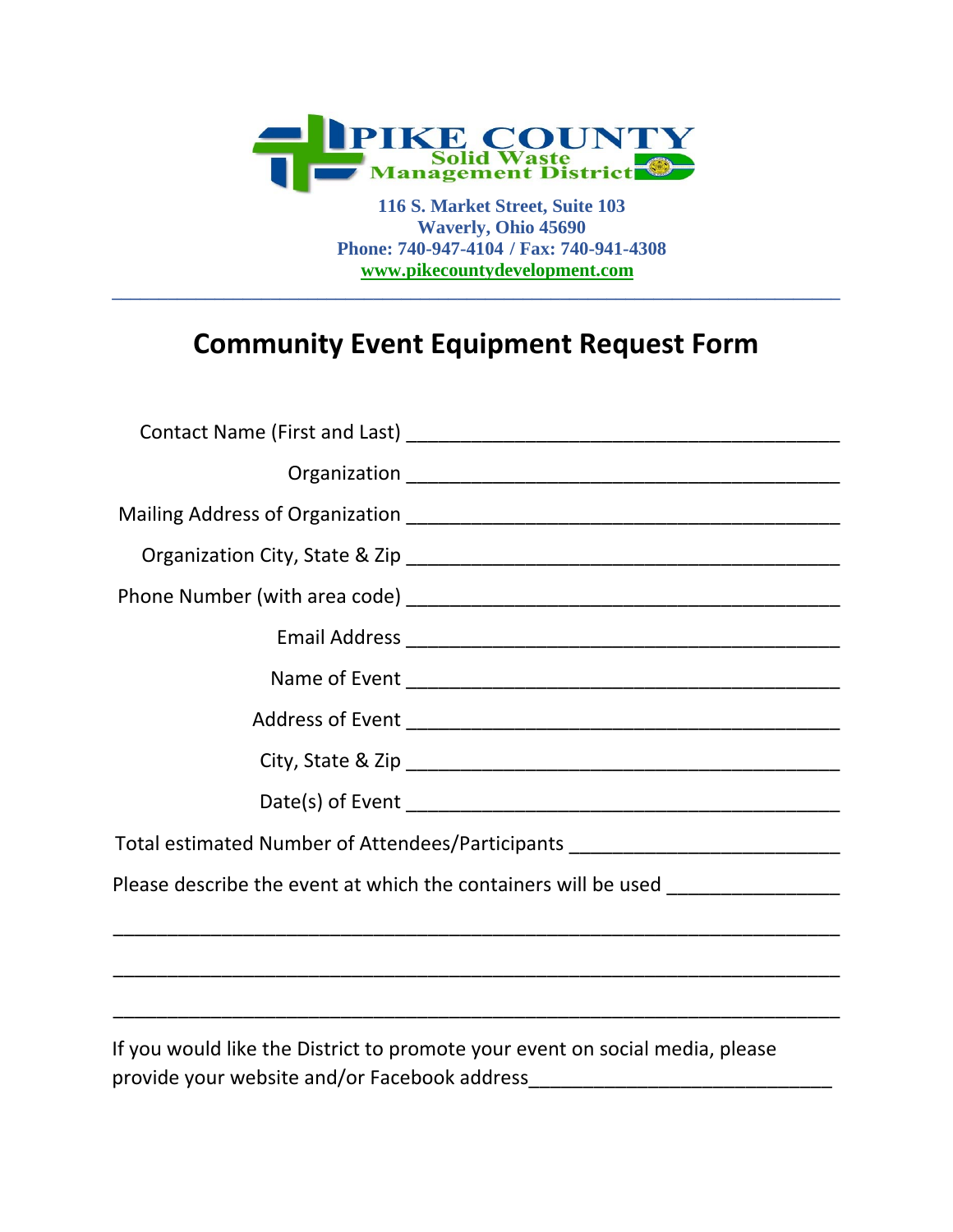What items will you collect for recycling

\_\_\_ Plastic Bottles

\_\_\_ Aluminum Cans

\_\_\_ Cardboard

\_\_\_ Paper

\_\_\_ Other:

List Other Material(s) example and the state of the state of the state of the state of the state of the state o

Where do you plan to recycle the material collected

Recycling dumpster on site

\_\_\_ Local Recycling Drop off bins

\_\_\_ Pike County Recycling Center

\_\_\_\_\_\_\_\_\_\_\_\_\_\_\_\_\_\_\_\_\_\_\_\_\_\_\_\_\_\_\_\_\_\_\_\_\_\_\_\_\_\_\_\_\_\_\_\_\_\_\_\_\_\_\_\_\_\_\_\_\_\_\_\_\_\_\_

\_\_\_ Other:

List local recycling drop off site or other location \_\_\_\_\_\_\_\_\_\_\_\_\_\_\_\_\_\_\_\_\_\_\_\_\_\_\_

Equipment Requested